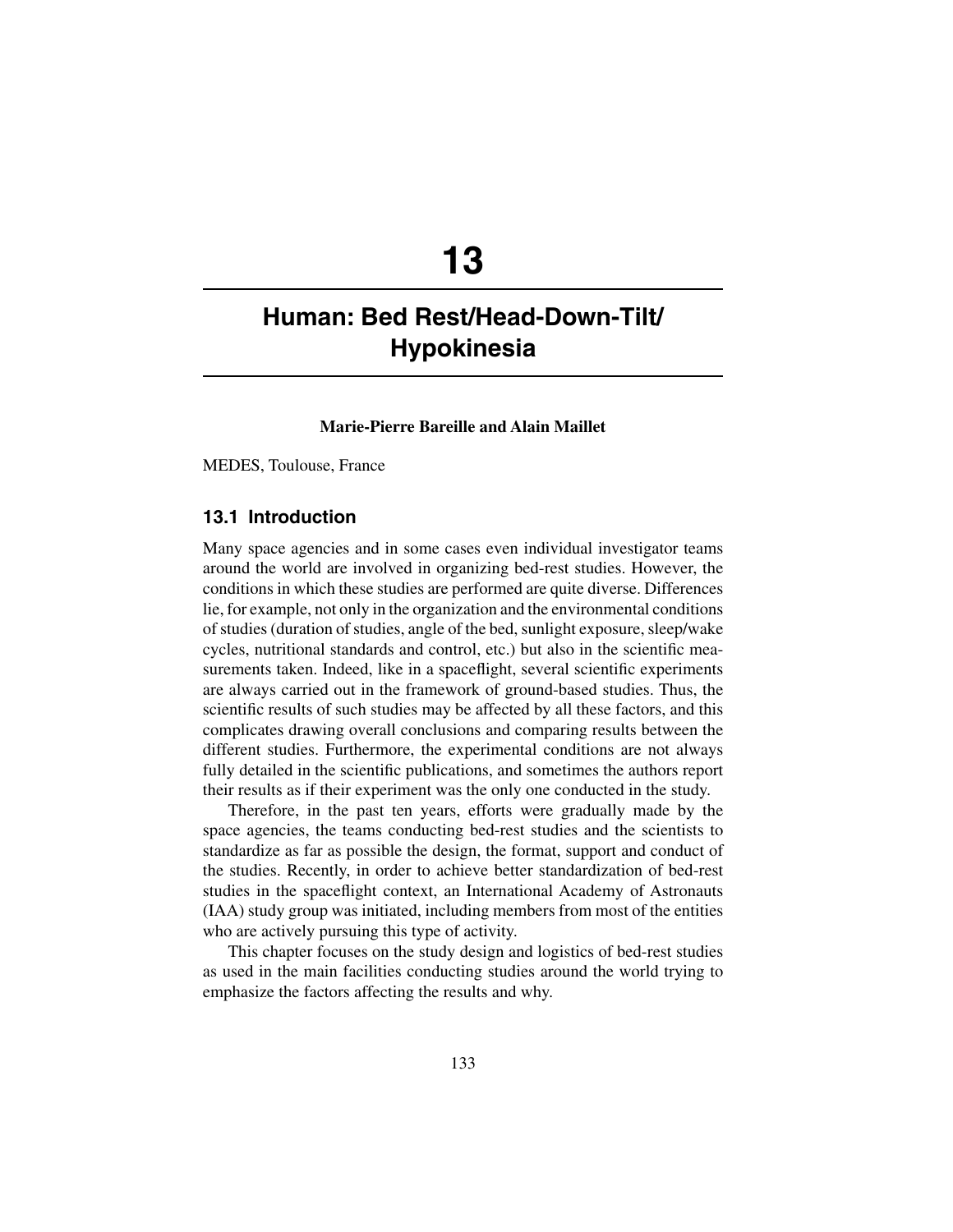### **13.2 Experimental Models to Mimic Weightlessness**

The most used methods to simulate microgravity on Earth include immersion, bed rest, chair rest, isolation, hyperbaric environments and immobilization of animals. None of these techniques precisely duplicate near weightlessness because gravity cannot be entirely eliminated on Earth. However, two separate approaches, head-out water immersion and bed rest, have provided possibilities for long-term exposures and produce changes in body composition (including body fluid redistribution) and cardiovascular and skeletal muscle characteristics that resemble the effects of microgravity [1]. The common physiological denominator is the combination of a cephalad shift of body fluids and reduced physical activity.

### **13.2.1 Bed Rest or Head-Down Bed Rest?**

Toward the end of the 1960s, Soviet investigators evolved a new method of bed rest in which the subject was positioned with the head lower than the feet, rather than horizontal, after having analyzed subjective comments of cosmonauts received after flight. Indeed, they complained to their medical staff that on their return from space they had a hard time sleeping because they had the sensation that they were slipping off the foot of the bed. They tried to correct the situation by raising the foot of the bed until it felt horizontal and they could get back to sleep. Every night they lowered the foot of the bed a little until lying horizontal felt normal again. They also suggested that the head-down-tilt position more closely reproduced the feelings of head fullness and awareness experienced during flights. Russian researchers took note of this observation and surmised that perhaps the headdown position on Earth was closer to what it felt like to be in space. The head-down bed-rest (HDBR) simulation model was born (Figure 13.1). The first study compared responses from horizontal bed rest and –4◦ head-down tilt. Since then, additional studies have been conducted with head-down positions ranging from  $-2^\circ$  to  $-15^\circ$  and lasting for 24 hours to 370 days [2]. In general, head-down bed rest induces findings more rapidly and profoundly than its horizontal counterpart [1]. The Soviets tested  $-15^\circ$ ,  $-10^\circ$  and  $-5^\circ$  for comfort, acceptability and magnitude of response and decided  $-6°$  was the best compromise. In many ways, HDBR made it in fact more comfortable for the subjects. They could lean over the side of the bed to eat. They could raise their knees as well since that only increased the head-ward fluid shift. In 1977/1978 joint USA/USSR 7-day studies done both at the IMBP (Institute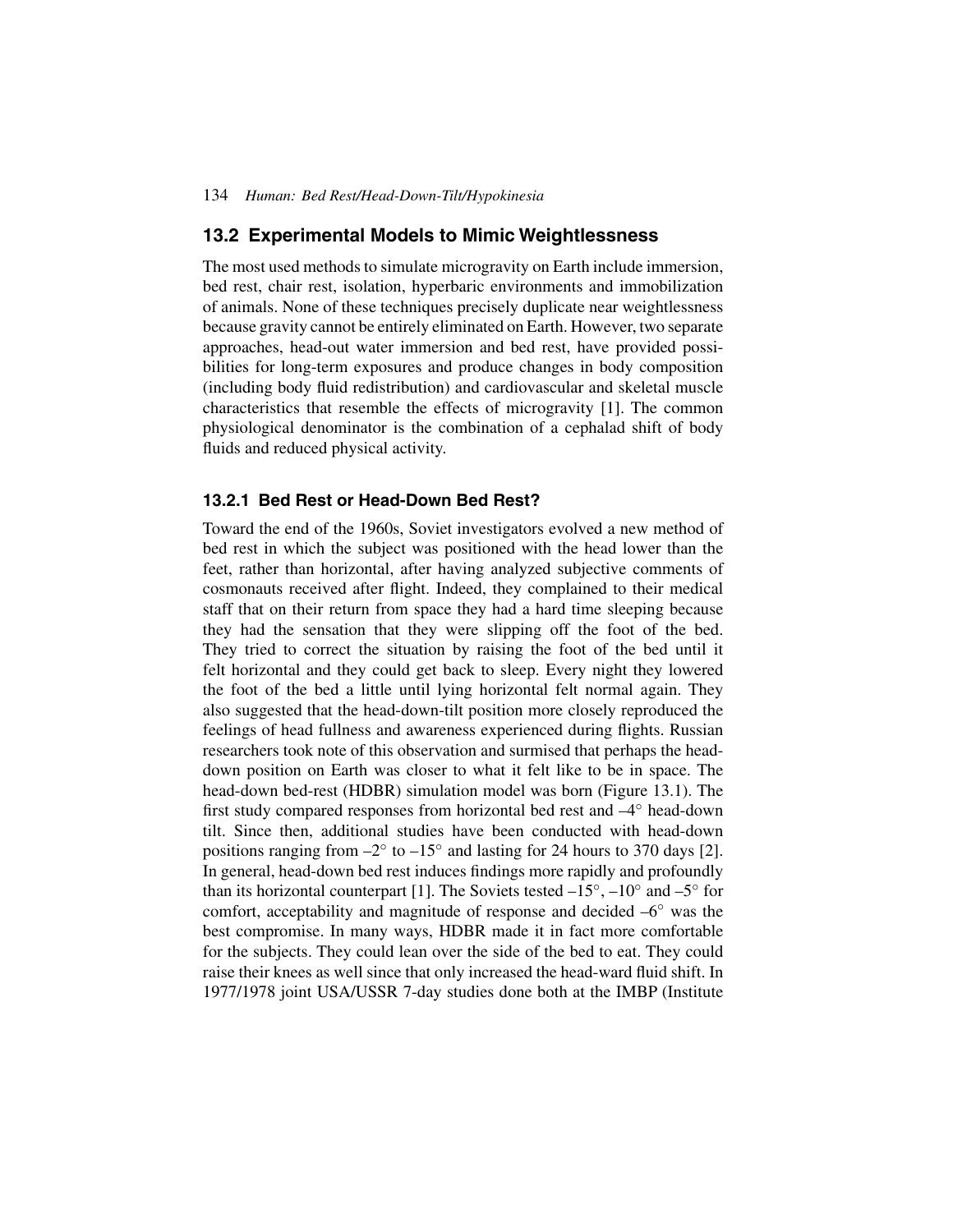

**Figure 13.1** This shows the fluid shift from the lower to the upper part of the body induced by bed rest. (A) On Earth (1 g), the main part of the blood is located in the legs. (B) In Headdown bed rest  $(-6°)$ , the thoraco-cephalic fluid shift stimulates central volume carotid, aortic and cardiac receptors inducing an increase in diuresis and natriuresis and a decrease in plasma volume. (C) While standing, this venous part of the blood falls to the lower part of the body (abdomen and legs). To come back to the heart, the blood has to go against the gravity. In that case, less blood comes back to the heart, the blood pressure tends to decrease. As in spaceflight, cardiovascular deconditioning characterized by orthostatic intolerance is observed at the end of bed rest.

for BioMedical Problems) in Moscow and at ARC (Ames Research Centre) in Moffett Field, CA, compared HDBR with horizontal bed rest and confirmed the added value of HDBR [3].

### **13.2.2 Immersion and Dry Immersion**

With the advent of human spaceflight in 1961, immersion in water was used as a logical model for reducing the pull of gravity on the mass of the body. But it soon proved impractical because remaining in water for more than a day brought on unpleasant consequences. Therefore, this experimental model was used mainly for short-term studies and especially for fluid regulation [4–6].

Because the Soviets wanted to investigate on the long term in preparation of their spaceflights, they developed the dry immersion model. This model gave the possibility to the IBMP to conduct studies up to 57 days [2, 7]. Only a few number of these dry immersion systems were existing in Russia; today IBMP and a private company propose these systems for some rehabilitation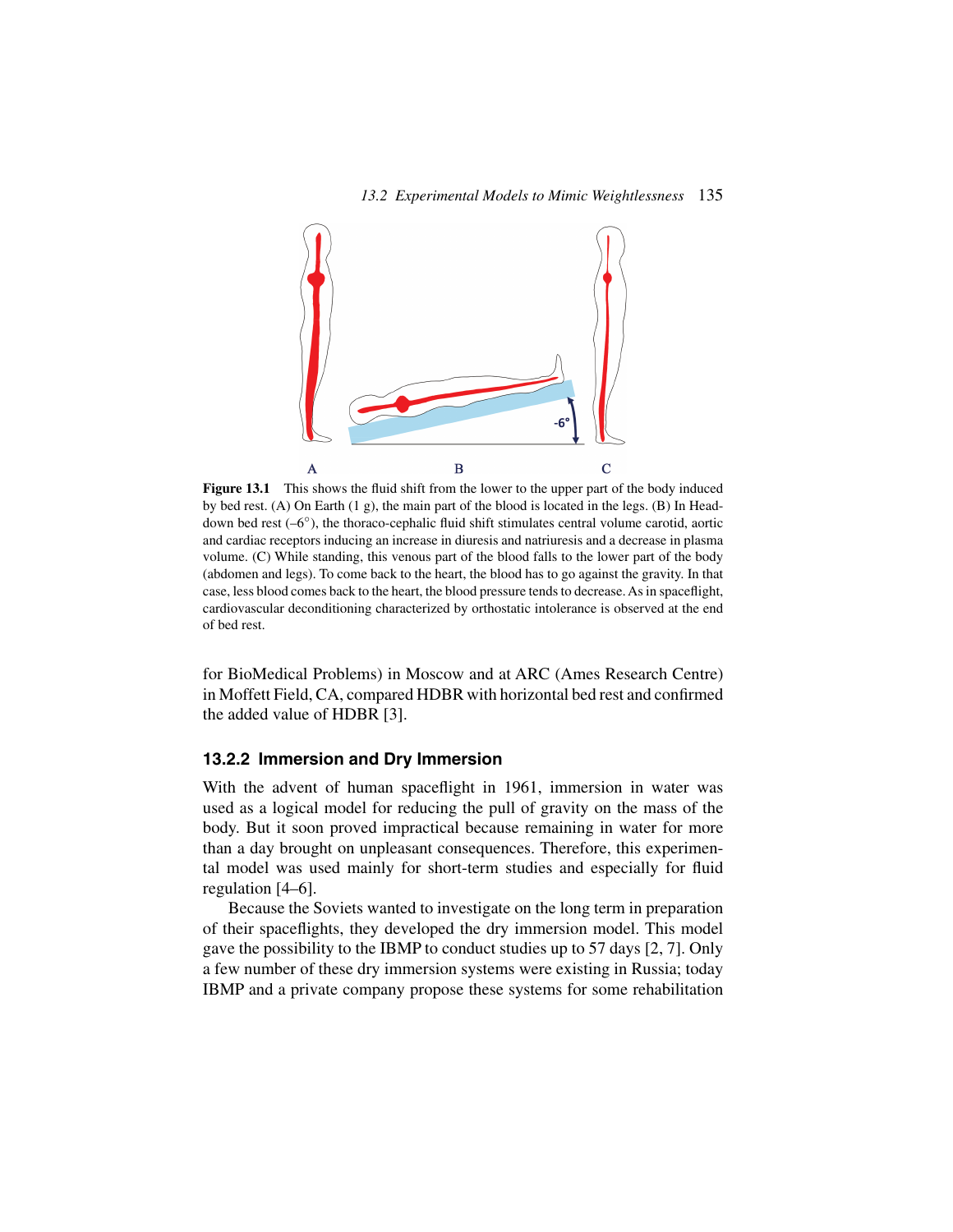centers [8]. A recent collaboration between the French Space Agency (CNES) and IBMP was initiated, and two of these systems have been installed at MEDES (Toulouse, France) to develop this experimental model in Europe and allow comparison with head-down bed rest. A first experiment is planned for 2015.

### **13.3 Overall Design of the Studies**

### **13.3.1 Duration of the Studies**

Since the end of the 1960s, many bed rest studies have been conducted lasting from several hours to a maximum of 370 days. The shortest studies are appropriate to investigate cardiovascular changes (4 hours to 1 week) while longer-term studies are needed to study other physiological changes, in particular bone loss and muscle atrophy (minimum of three weeks).

In the United States, the long-term studies were of 60, 70 or 90 d. In Russia, 120-day bed-rest studies have also been conducted and of course the 370 days of the Moscow study went way beyond anything that had been done before and since then.

After the first long-term bed-rest experiment performed in Europe in 2001–2002 (i.e. 90 days of head-down bed rest with human subjects), the duration of the bed-rest studies has been standardized to 5 d for short-term, 21 d for medium-term and 60 d for long-term studies.

The IAAStudy Group has started writing guidelines for the standardization of bed-rest studies. The length of bed rest will be categorized into 3 different durations with associated pre- and post-bed-rest phases. The table below describes these categories.

The bed-rest studies are divided into three phases: (1) a pre-bed-rest phase for acclimation and baseline data collection, (2) a bed rest phase, and (3) a

| <b>Table 13.1</b> Categories for bed-rest study duration |                       |                   |                   |
|----------------------------------------------------------|-----------------------|-------------------|-------------------|
|                                                          | Pre-Bed-Rest Baseline | Head-Down-Tilt    | Post-Bed-Rest     |
| Category                                                 | Data Collection (BDC) | (HDT)             | Recovery (R)      |
| <b>Short-Duration Bed</b>                                | $5-7$ days            | $5-14$ days       | $3-6$ days        |
| Rest                                                     |                       |                   |                   |
| Medium-Duration                                          | $7-14$ days           | $15-59$ days      | $7-14$ days       |
| <b>Bed Rest</b>                                          |                       |                   |                   |
| Long-Duration Bed                                        | 14 days (or more)     | 60 days (or more) | 14 days (or more) |
| Rest                                                     |                       |                   |                   |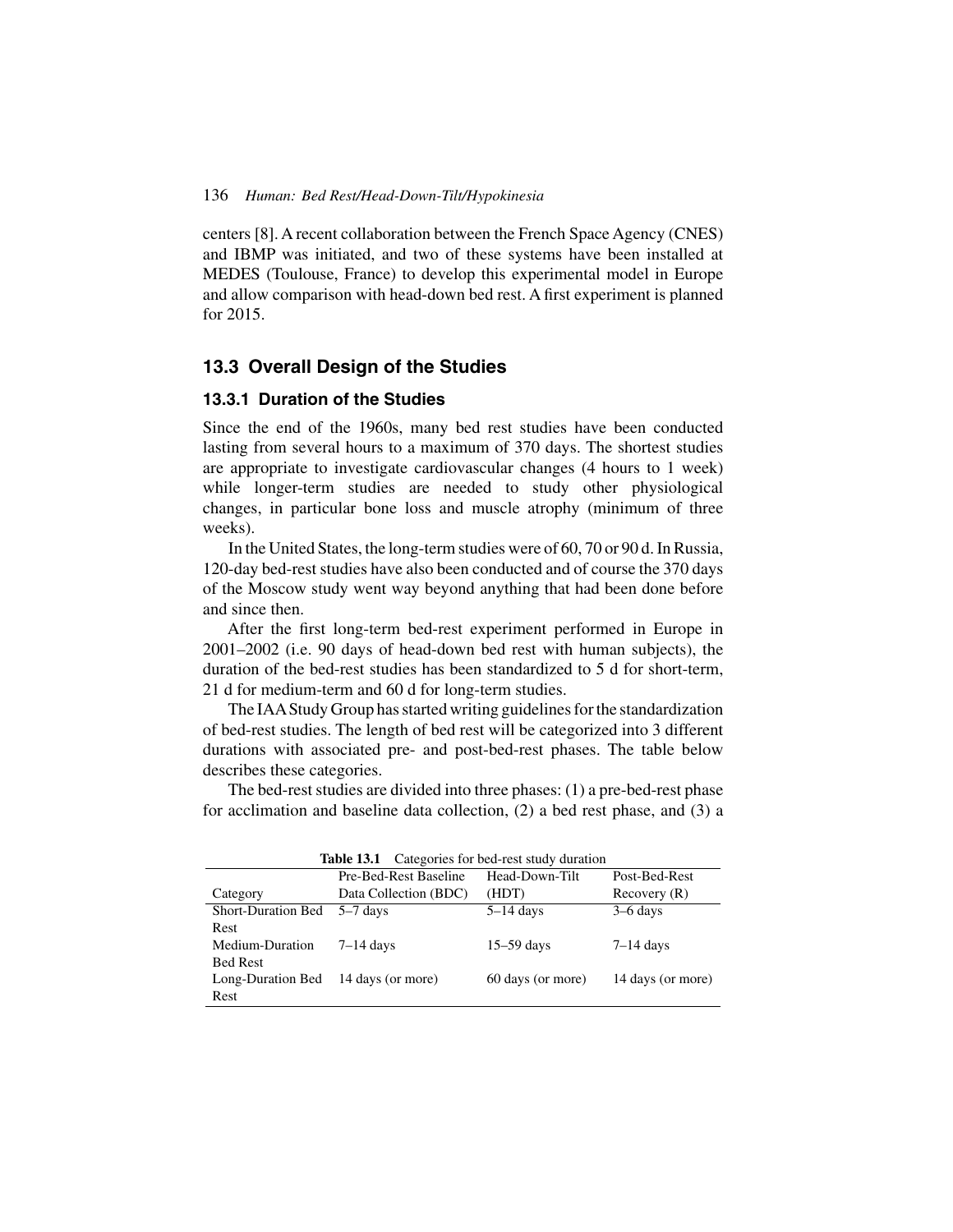post-bed-rest recovery phase for post-bed-rest testing and reconditioning. For scheduling consistency, each study day is referred to with a conventional naming system. Pre-bed-rest days began at BR-X and ended on BR-1. Days in bed rest began at BR1. Post-bed-rest days began at BR +0 and subjects were released on BR +X.

Obviously, the standardization of the bed-rest experiment is of major importance both for the bed-rest phase and for the control phase (i.e. preand post-bed-rest phases).

The pre-bed-rest phase to collect baseline data is of particular importance because the deconditioning of the subjects can start during the pre-bed-rest phase. Indeed, keeping the subjects in normal daily life condition is really challenging, and significant changes can occur among subjects if habits are changed too much (mainly in term of exercise level and diet). The goal of this pre-bed-rest period is to homogenize the subjects' pool.

### **13.3.2 Design of the Bed-Rest Studies**

The long-term bed-rest studies use obviously a parallel design, and the medium- or short-term bed-rest studies can have a parallel or a crossover design. Of course, in that case the influence of confounding covariates is reduced because each crossover subject serves as his/her own control, and crossover designs require fewer subjects than do non-crossover designs. Nevertheless, the washout period between the two treatment periods has to be carefully evaluated, and the planning for sufficiently long washout periods does require expert knowledge of the dynamics of the recovery. Then, for a test subject, a study with a crossover design is longer and the risk of withdrawal is higher.

### **13.3.3 Number of Volunteers**

Determining the optimal sample size for a study assures an adequate power to detect statistical significance. Hence, it is a critical step in the design of a planned research protocol. Using too many participants in a study is expensive and exposes more number of subjects to the procedure. Similarly, if the study is underpowered, it will be statistically inconclusive and may make the whole protocol a failure. In addition, even in well-designed and well-conducted studies, it is unusual to finish with a dataset, which is complete for all the subjects recruited, in a usable format. The reason could be subject factors like subjects may fail to particular questions, physical measurements may suffer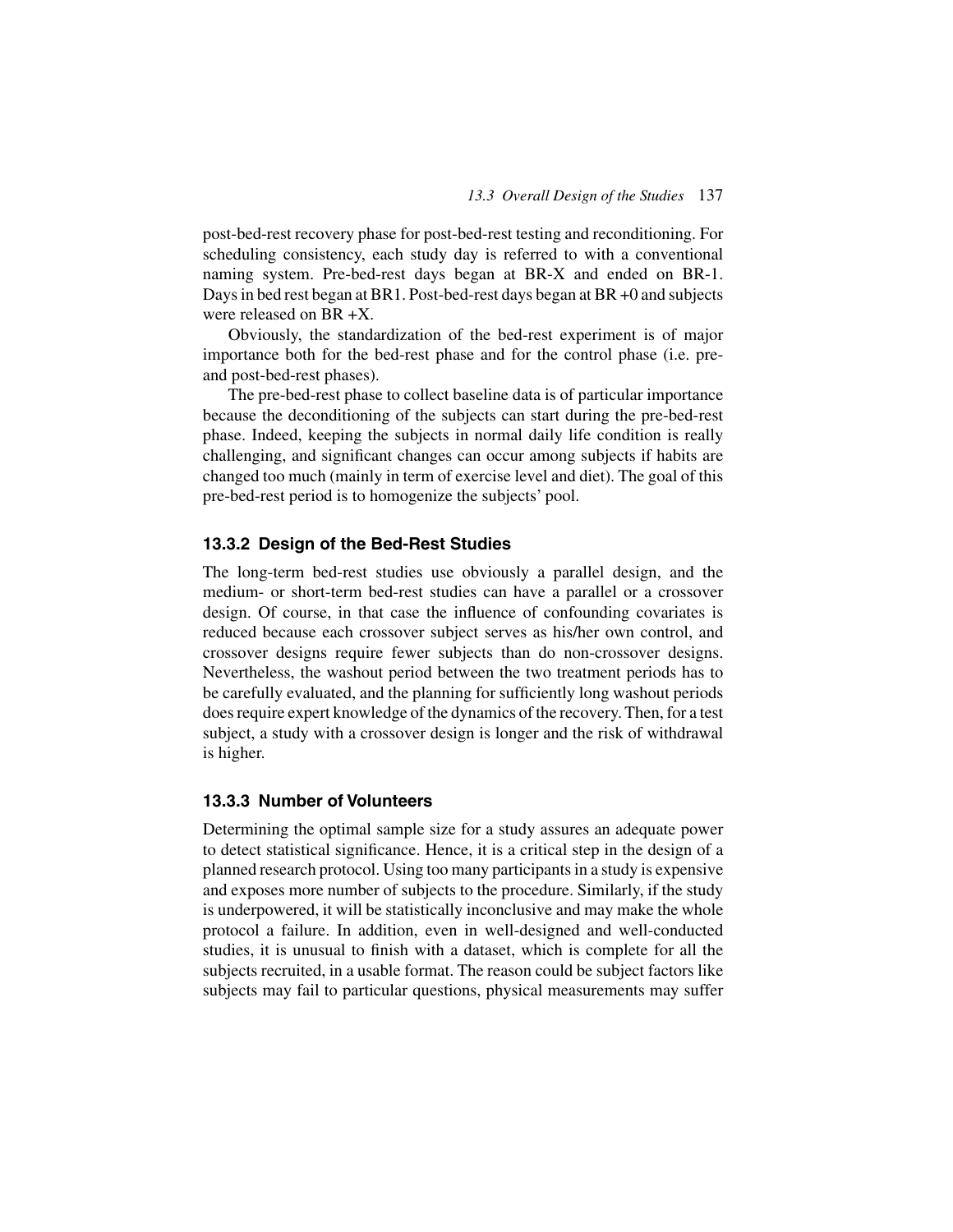#### 138 *Human: Bed Rest/Head-Down-Tilt/Hypokinesia*

from technical problems, and in high-demanding studies dropouts before the study ends are not unlikely.

Calculation of sample size requires precise specification of the primary hypothesis of the study and the method of analysis. Usually, several protocols are implemented on the same bed-rest study and this calculation cannot often be done. So the bed-rest studies include usually 8–12 subjects per group. There is always a control group used as a standard for comparison and one or two intervention groups depending on the number of countermeasures to be tested. The sample size in each group at the end of the study is of course positively correlated with the statistical power of the study. In total, the number of subjects for a study with one control and one intervention group is from 16 to 24 (i.e. 8–12 per group). Thus, a larger sample size at the beginning of the study gives a better chance to keep greater power, especially in high-demanding studies like long-term bed-rest studies or in crossover studies running on a long time with a higher risk of dropouts.

### **13.3.4 Number of Protocols**

What is specific in bed-rest studies in comparison with classical clinical trials is the number of protocols implemented on the same study. Indeed, bed-rest studies are complex, high-demanding and expensive studies. Usually several protocols investigating different fields are selected to be implemented on the same study. The planning is then a crucial issue because it is usually very tight and the interferences between the different tests have to be anticipated and avoided as far as possible. But amazingly, publications report the results of each experiment as if the experiment was the only one implemented on the study. The hypothesis that some results may have been affected by some other tests or other activities of the subjects is almost never raised.

### **13.3.5 Selection Criteria**

Of course the general selection criteria to be included in a bed-rest study are in principle the same for all the studies wherever they are conducted. Potential subjects have to be healthy and should not have any history of cardiovascular or other major diseases, and all undergo an extensive medical examination before being included in the study. Nevertheless, there are sometimes some discrepancies in the main criteria like the range of ages or body mass index (BMI) which have a matter of particular importance. The studies carried out in the United States screen people aged 24–55 to match the age of most astronauts, while in Europe the range was 25–45 and now 20–45. Regarding the BMI, the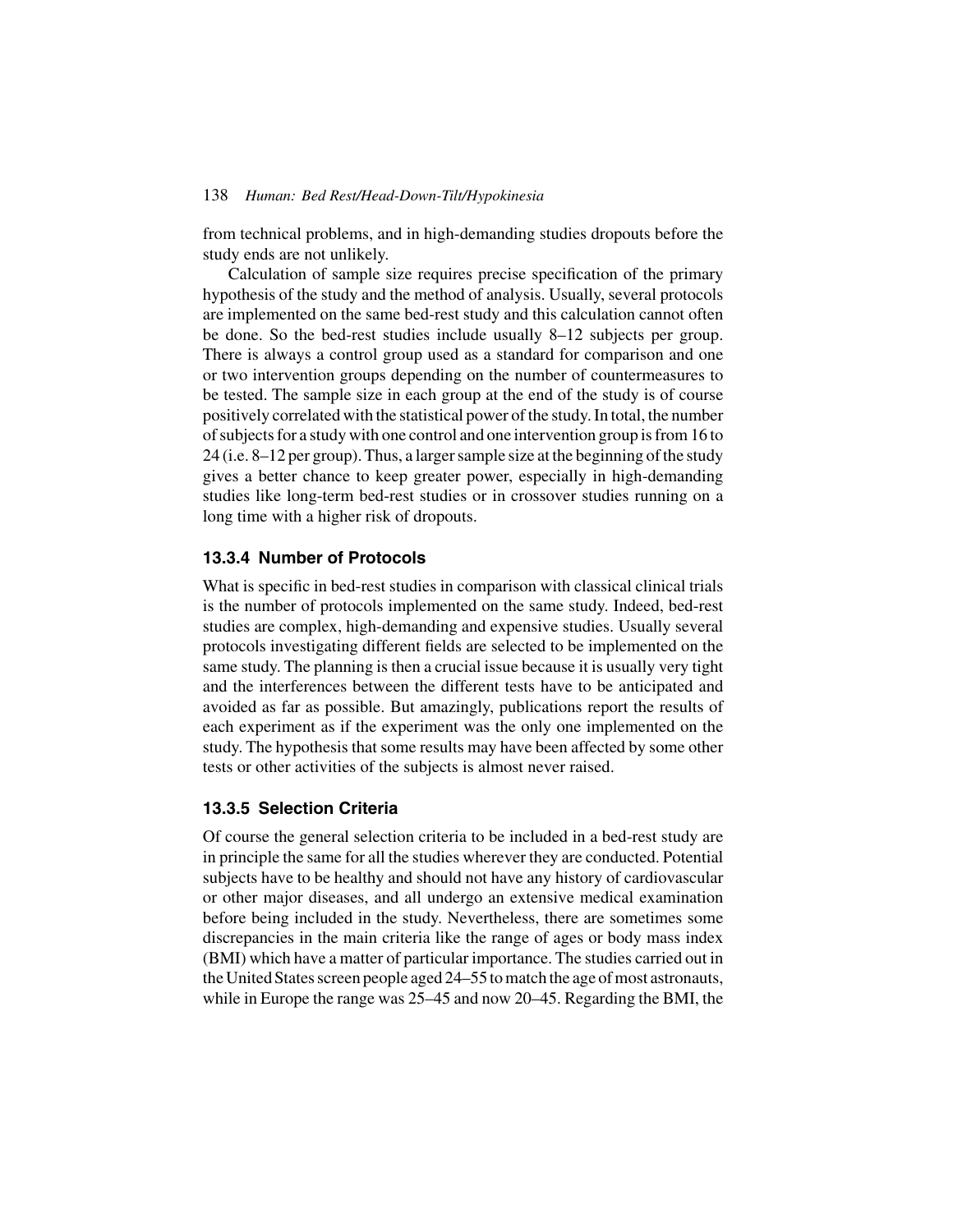studies carried out in the United States screen people with a BMI between 21 and 30 and in Europe the range was 20–26.

In the international guidelines for standardization of bed-rest studies, the general age range is now 20–55 years and it is stated that smaller ranges should be defined prior to each study. The BMI has been fixed to  $20-26$  kg/m<sup>2</sup>. The international recommendation for the fitness level remains vague: "in general, it should be defined which activity level/fitness level the subjects should have or should not have. There is a high variability of fitness levels between different individuals". Indeed this decision may be more or less important depending on the main research question for each study. However, it should be taken into account that the performance level itself prior to the study as well as the ability to adapt to training/detraining may have a significant impact on the results of a study, especially in the context of bed rest. It is therefore mandatory, besides the decision whether trained or untrained subjects will be needed for the study, to select a group of test subjects that is as homogeneous as possible regarding their fitness level.

### **13.4 Directives for Bed Rest (Start and End of Bed Rest, Conditions During Bed Rest)**

### **13.4.1 Respect and Control of HDT Position**

The conditions of the bed-rest phase and how the  $-6°$  HDT position is maintained and controlled could also give rise to variability. Some reports state that the subjects were allowed to use the bathroom or a bedside pot standing from squatting is an excellent orthostatic test—or sat on a bedpan on the bed, presumably as an acceptable compromise.

### **13.4.2 Activity Monitoring of Test Subjects**

To document compliance of the subjects with the requirements, their activity shall be monitored. This should be done by redundant methods such as video control, pressure sensors, by subject monitors in person or activity measurements by an actimeter. Activity during the bed-rest period can also be recorded with telemetric electromyography on randomized study days.

For video control, the rooms of the subjects are equipped with video cameras. Video recording shall be continuous. To respect the subject privacy, the cameras should point only to their upper body. The period of non-video control should be documented in a specific form.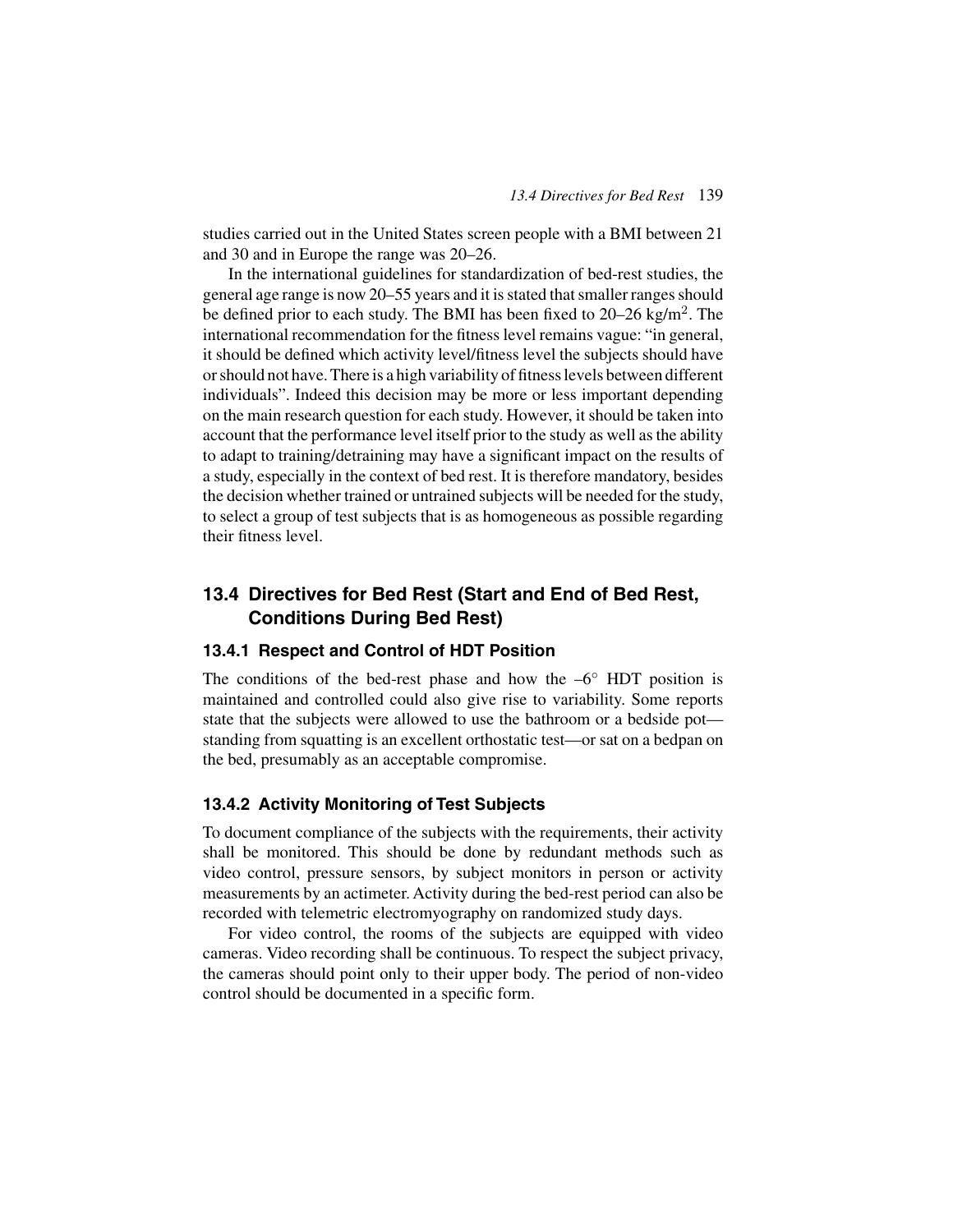### **13.4.3 First Day of Bed Rest**

It had been the custom among those running bed-rest studies in the early days to call 'bed-rest day one' (BR1) a day when subjects did not get out of bed after waking up but continued to stay in bed. This produced a very gradual response. When HDBR studies became popular, subjects were allowed to get out of bed in the morning, shower and eat breakfast while the foot of the bed was raised producing the head-down angle of  $-6°$  vs. horizontal position. Subjects would then go back to bed at 9 am to begin BR1. This routine produces a maximum possible posture change (1–0 Gz), inducing a full head-ward fluid shift that triggers a significant and consistent sequence of events lasting about 24 hours, leading subsequently to all the changes we have become so familiar with. If one stays in bed on awakening on BR1, and the foot of the bed is merely raised to the  $-6°$  angle, the initial physiological response is dampened. No significant cardiovascular and endocrine changes occur during the first 24 hours of bed rest that would normally accompany the maximal postural change [3].

How the first day of BR (BR1) begins is frequently not mentioned in published paper methodology, but can make all the difference to the time course and magnitude of changes. This is particularly true if the duration of the study is relatively short. There are very good scientific reasons (i.e. for fluid shift and initial volume regulation) for using HDBR especially if on BR1 the subject goes from standing upright to head down, in other words uses the maximum postural change to mark the beginning of bed rest [9–11].

### **13.4.4 Physiotherapy**

Immobilization through bed rest can cause side effects, for example, neck pain, back pain or headaches. Physiotherapy can provide relief in some cases and should be considered by the medical doctors as treatment before using drugs. The aim of these massages is to prevent the muscular pain and the occurrence of thrombophlebitis. These massages will last 30 minutes and will be planned in order to avoid interference with the scientific protocols (intensity and frequency of these massages should be carefully handled in order not to be considered as countermeasures).

If allowed, stretching regimen or deep breathing exercises which are one of the most effective and easiest techniques of self-regulation have to be carefully monitored because they can respectively affect muscle and cardiovascular testing.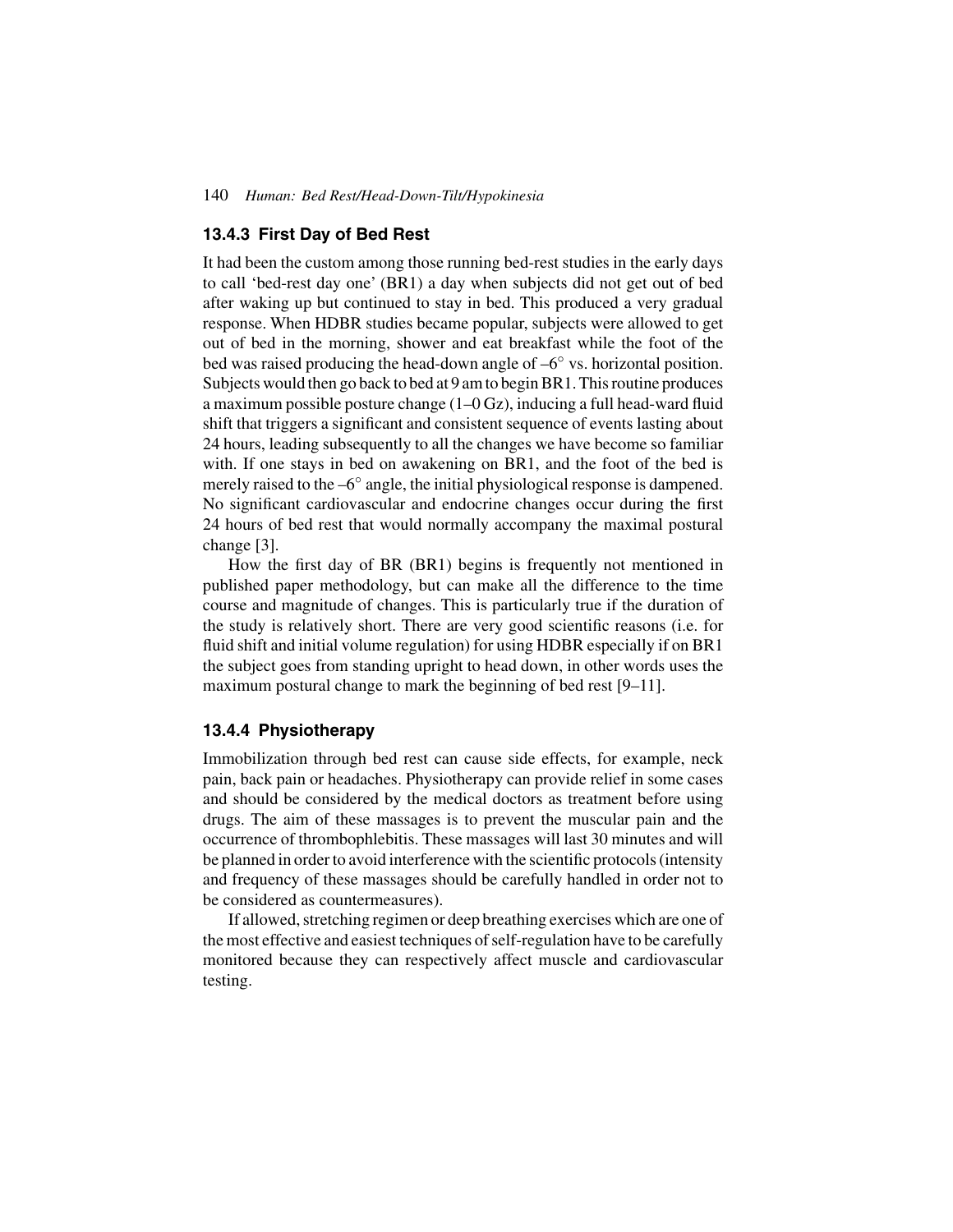### **13.5 Operational/Environmental Conditions**

### **13.5.1 Housing Conditions and Social Environment**

Housing conditions are site- or protocol specific depending on the facility infrastructure: Participants can be accommodated one or more by room; in this latter case, subjects are matched as roommate pairs (or more) upon psychological criteria.

The social environment, visitors, communication with the outside world and access to news can all become sources of comfort or irritation. During BR studies, the participants are usually allowed to freely communicate with each other, to watch television and video, to listen to radio, to read books and magazines, to work on computer and to use the Internet. The main difference between the studies regarding the social environment is based on the possibility to receive visitors or not. In the studies conducted in Europe, at MEDES and at DLR as well, visitors (family or friends) are not allowed for the obvious reasons of the impact on the mood and psychology of the volunteers and the disparity it could create between them. Confinement and the environment could alter the physiological baseline through anxiety, loneliness, unwanted interaction with staff or strangers or lack of privacy. All or any of these could affect the results [3].

The other environmental conditions like temperature, pressure and humidity are controlled and maintained to allow physiological comfort of the test subjects.

### **13.5.2 Sunlight Exposure, Sleep/Wake Cycles**

Subjects are expected to wake at lights on and to cease activity at lights out. Depending on the facility, the standard sleep/wake schedule lights are turned on at 06:00 or 07:00 and are turned off at 22:00 or 23:00. Nevertheless, sometimes it is necessary to interrupt the sleep period for early-morning or late-evening test procedures. Light/dark cycles can affect circadian rhythms and therefore result in lack of sleep as well.

The exposure to daylight should be controlled as it elicits physiological reactions in the human body that may influence the results of bed-rest studies. Especially if study campaigns take place during different seasons, different exposure to daylight may jeopardize the results of the study. The exclusive use of artificial light would be the easiest way to control daylight. However then, supplementation of Vitamin D would be mandatory.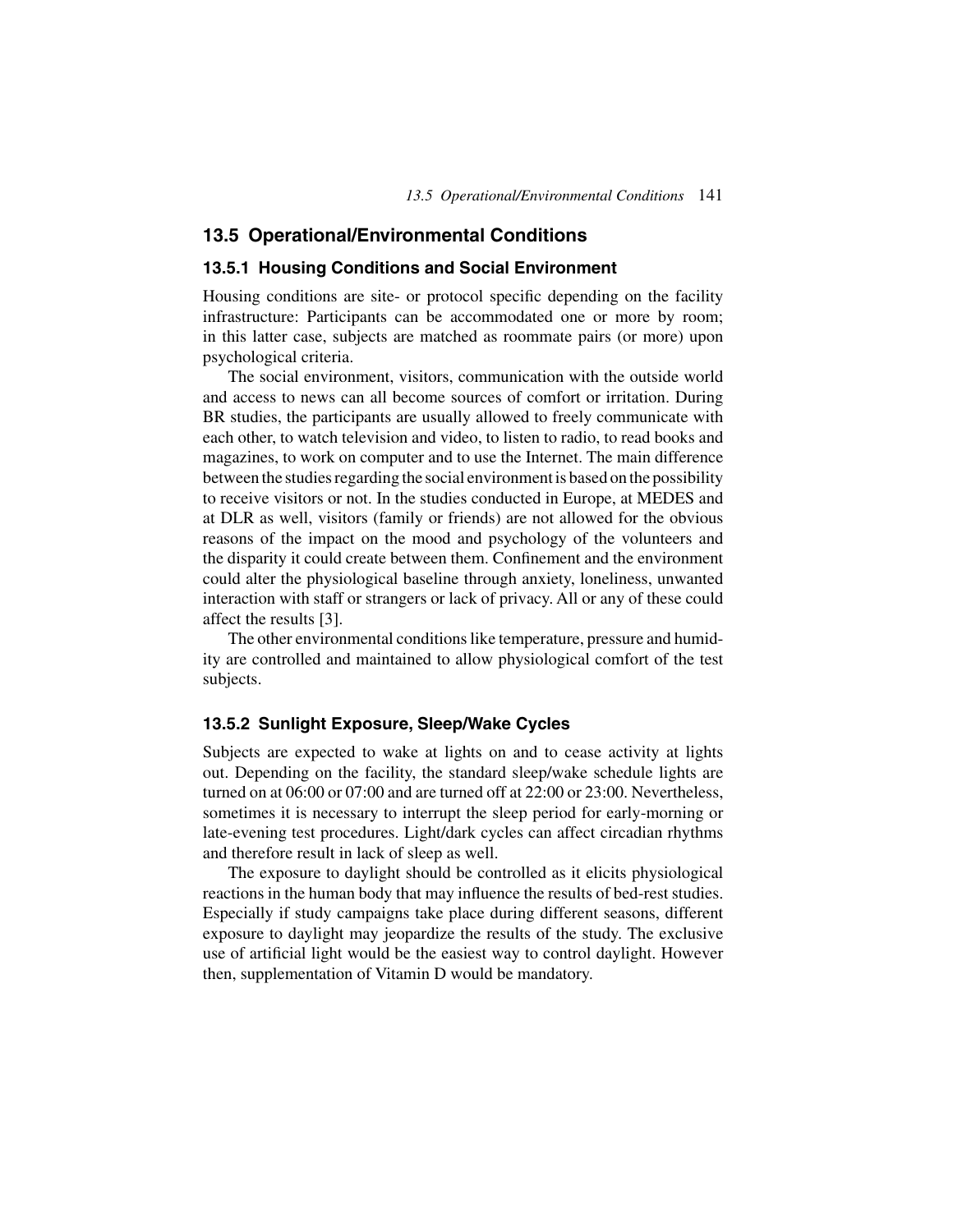#### 142 *Human: Bed Rest/Head-Down-Tilt/Hypokinesia*

### **13.5.3 Diet**

Dietary consistency and control is of paramount importance to the reliability of the results. Performance conditions of bed-rest protocols depend on the investigations performed (diet was sometimes controlled or sometimes just monitored, depending on whether nutrition protocols were included or not). Some studies strictly control diet, others feed subjects ad libitum.

Because nutrition is the source of energy and substrates used as precursors for synthesizing the functional body units (cells and their core constituents, macromolecules, proteins, DNA, etc.), and the numerous co-factors, such as micronutrients, to support enzyme activity and detoxification/repair mechanisms, nutrition is central to the functioning of the body. Conversely, poor nutrition can compromise many of the physiological systems and also mood and performance [12]. Dietary consistency and control is of paramount importance to the reliability of the results of any clinical studies. This is obvious not only for metabolic studies but also for bone, muscle and cardiovascular studies. First, the choice of the ratio of macronutrients is of crucial importance during the control pre-bed-rest period to maintain the volunteers in situations close to their usual daily life conditions. To achieve this aim, it is important that the volunteers do not have very different dietary habits. The macronutrient composition of the diet also influences the bed-rest outcomes. In a crossover design, 60-h bed rest in eight males (2 days of washout) with either a highcarbohydrate diet (70% of energy intake) or a high-saturated-fat diet (45% of energy intake as fat and 60% of saturated fatty acid) [13] showed that insulin sensitivity decreased by 24% with the high-saturated-fat diet but did not change with the high-carbohydrate diet.

Until recently in most HDBR experiments, energy intake was adjusted so that the body mass was clamped to the pre-bed-rest values [14, 15]. Of course during head-down bed rest (HDBR), body composition is altered [16], muscle mass decreases due to disuse and fat mass varies according to diet prescription. The mass clamping approach leads, however, to a positive energy balance and an increase in fat mass without changes in body mass [14, 17]. A positive energy balance due to overfeeding is a confounding factor that exaggerates the deleterious effects of physical inactivity, and the effects of overfeeding cannot be dissociated from those of simulated weightlessness. Indeed positive energy balance during inactivity is also associated with greater muscle atrophy and with activation of systemic inflammation and antioxidant defense [18, 19]. Other observations suggest that nutrition may also play a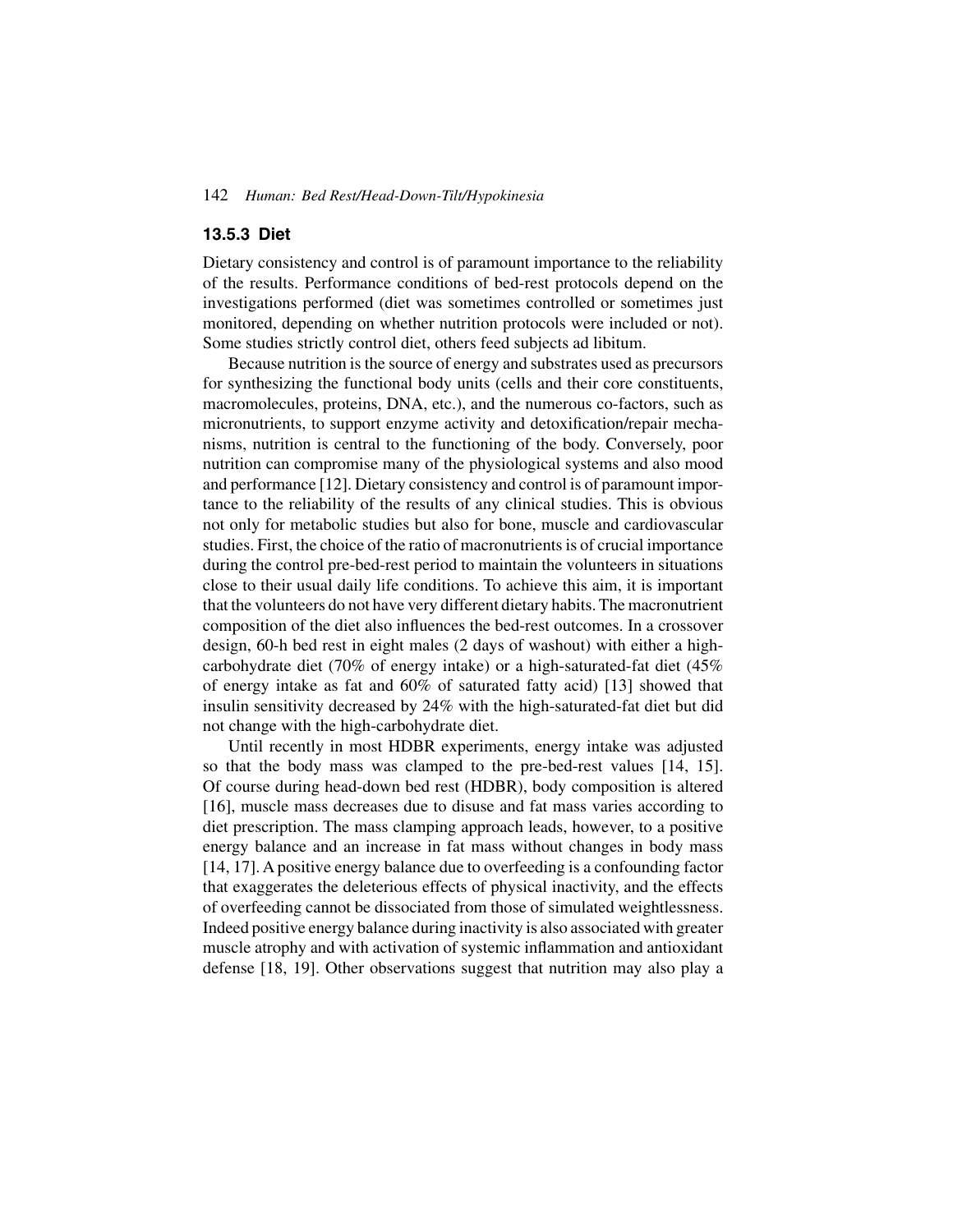role in the cardiovascular deconditioning syndrome as observed in Muslim army pilots.

An adequate nutrient supply to accurately derive the true effects of bed rest alone is of particular importance. In order to standardize bed-rest experiments in a way that controls energy balance, one needs to adjust in real time energy intake to energy expenditure. Two long-term bed-rest studies [20, 21] during which the diet was tightly controlled confirmed that clamping fat mass may be possible [22], yet more technical precision is needed. Nevertheless, measuring daily energy expenditure remains a technical challenge, particularly when an exercise protocol is chosen to counteract any muscle and bone atrophy because it is more difficult to match total energy expenditure. The objective of a very recent study conducted by European researchers at MEDES (Toulouse, France) is to validate the minimum set of techniques mandatory to match total energy expenditure in future studies including physical exercise.

### **13.5.4 Testing Conditions**

Considering how important the elimination of posture change by bed rest is to the fidelity of the results to microgravity, it is amazing that published papers often do not mention the position in which tests are performed. Closer scrutiny may reveal that plasma volume was measured in the seated position, or that subjects were allowed to use the bathroom [3].

### **13.5.5 Medications**

Other factors that may interfere with the results of a bed-rest study but that are transparent to an investigator include clinical aspects of a study. For instance, a mild laxative may routinely be prescribed. Those that work by drawing fluid into the gut to soften stools may well interfere with the results. Headaches often of a sinus nature are not uncommon. Headaches may also be triggered by overhead lighting.

### **References**

- [1] Sandler, H., and Vernikos, J. *Inactivity: Physiological effects*. Orlando: Academic Press, 1986.
- [2] Atkov, O.Y., and V.S. Bednenko. *Hypokinesia and Weightlessness: Clinical and Physiologic Aspects*. Madison: International Universities Press, Inc., 1992.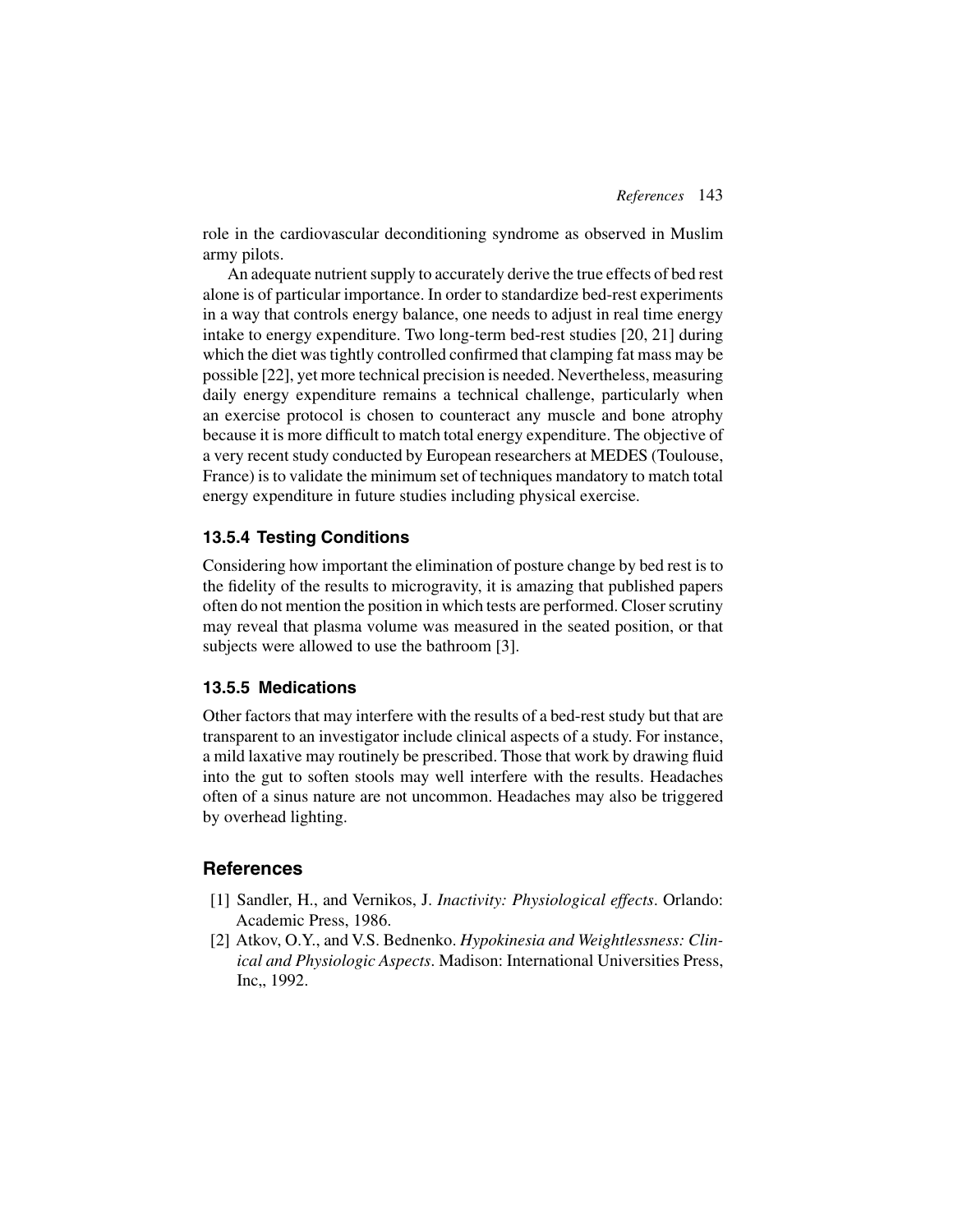- [3] Pavy-Le Traon, A., M. Heer, M.V. Narici, J. Rittweger, and J. Vernikos. "From Space to Earth: Advances in Human Physiology from 20 years of Bed Rest Studies (1986–2006)."*European Journal of Applied Physiology* 101, no. 2 (2007): 143–194.
- [4] Epstein, M. "Renal Effects of Head-Out Water Immersion in Humans: Implications for an Understanding of Volume Homeostasis." *Physiological Reviews* 58 (1978): 529–581.
- [5] Epstein, M. "Renal Effects of Head-Out Water Immersion in Humans: a 15-year Update." *Physiological Reviews* 72, no. 2 (1992): 563–621.
- [6] Norsk, P. "Gravitational Stress and Volume Regulation." *Clinical Physiology* 12 (1992): 505–526.
- [7] Koryak, Y. "Mechanical and Electrical Changes in Human Muscle After Dry Immersion." *European Journal of Applied Physiology* 74 (1996): 133–140.
- [8] Navasiolava, N.M., et al. "Long-term dry immersion: review and prospects." *European Journal of Applied Physiology* 111, no. 7 (2011): 1235–1260.
- [9] Maillet, A., et al. "Hormone Changes Induced by 37.5-h Head-Down Tilt (–6◦) in humans." *European Journal of Applied Physiology*, 68 (1994): 497–503.
- [10] Hughson, R.L., et al. "Investigation of Hormonal Effects During 10-h Head Down Tilt on Heart Rate and Blood Pressure Variability." *Journal of Applied Physiology* 78, no. 2 (1995): 583–596.
- [11] Diridollou, S., et al. "Characterisation of Gravity-Induced Facial Skin Oedema Using Biophysical Measurement Techniques." *Skin Research and Technology* 6 (2000): 118–127.
- [12] Blanc, S., et al. "THESEUS-Cluster 1: Integrated Systems Physiology-Report. Strasbourg, EC FP7 Grant 242482, 2012.
- [13] Stettler, R., et al. Interaction between dietary lipids and physical inactivity on insulin sensitivity and on intramyocellular lipids in healthy men. *Diabetes Care* 28, 6 (2005):1404–1409.
- [14] Gretebeck, R.J., D.A. Schoeller, E.K. Gibson, and H.W. Lane. "Energy Expenditure During Antiorthostatic Bed Rest (simulated microgravity)." *Journal of Applied Physiology* 78, no. 6 (1995): 2207–2211.
- [15] Bergouignan, A., F. Rudwill, C. Simon, and S. Blanc. "Physical Inactivity as the Culprit of Metabolic Inflexibility: Evidence from Bed-Rest Studies." *Journal of Applied Physiology* 111 (2011): 1201–12010.